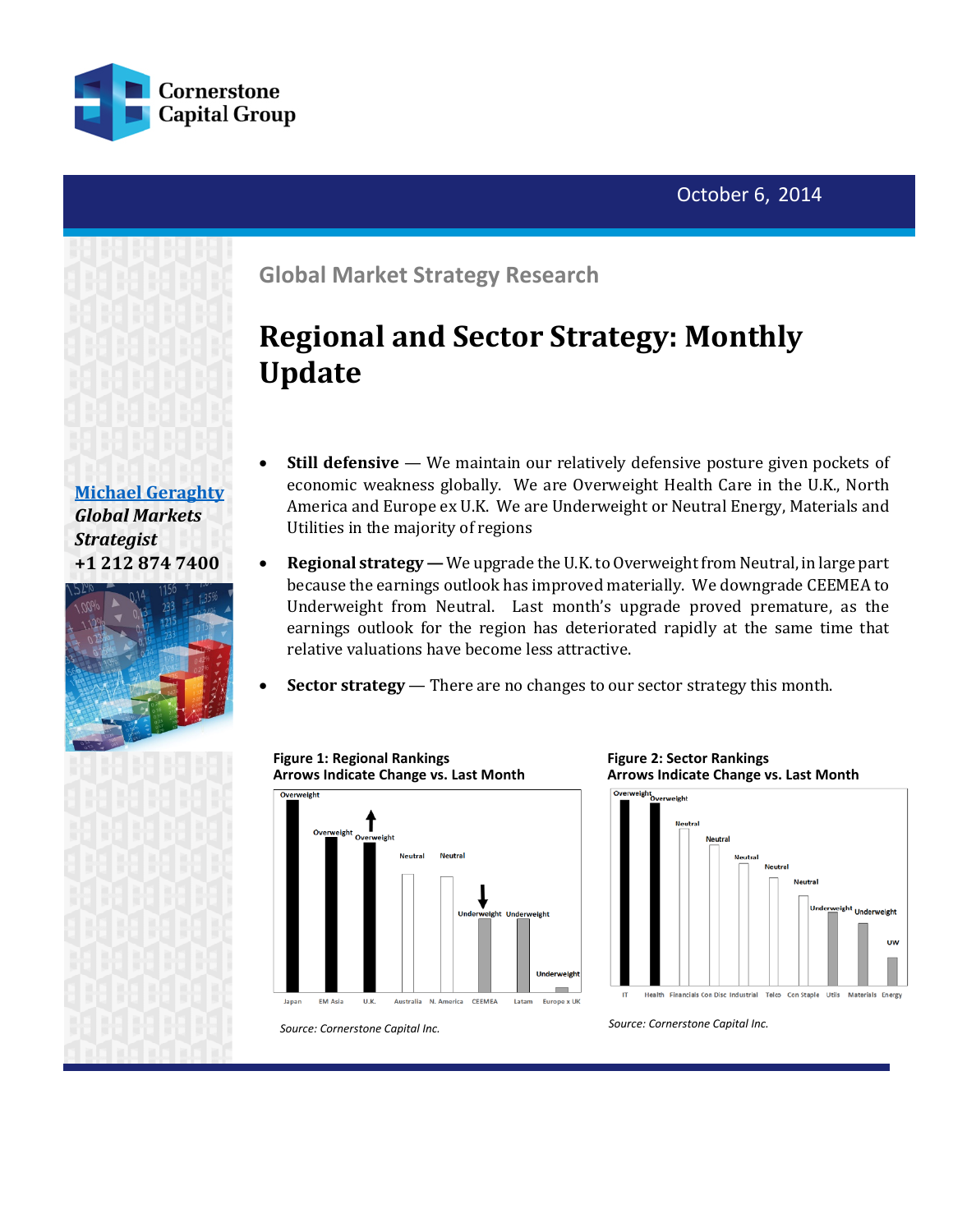This month the only changes to our weightings are in the regional model. Our previous regional and sector recommendations were published in the September 2014 edition of the Cornerstone Capital [Regional and Sector Strategy: Monthly Update.](http://cornerstonecapinc.com/?p=3770)

We upgrade the U.K. to Overweight from Neutral. Although relative valuations are unchanged, the earnings outlook has improved materially. Specifically, the U.K. was the only area to experience more upward than downward earnings estimate revisions last month, which coincided with a continued improvement in earnings momentum. Figure 3 lists the ten largest companies in the FTSE 100.

#### **Figure 3: Ten Largest Companies in FTSE 100**

| <b>Ticker</b>  | <b>Name</b>                         | % Index Weight |
|----------------|-------------------------------------|----------------|
| <b>HSBALN</b>  | <b>HSBC Holdings PLC</b>            | 7.3            |
| <b>RDSALN</b>  | Royal Dutch Shell PLC               | 5.4            |
| BP/LN          | <b>BP PLC</b>                       | 4.9            |
| <b>GSK LN</b>  | <b>GlaxoSmithKline PLC</b>          | 4.2            |
| <b>BATSLN</b>  | <b>British American Tobacco PLC</b> | 3.9            |
| <b>RDSBLN</b>  | Royal Dutch Shell PLC               | 3.5            |
| <b>AZN LN</b>  | AstraZeneca PLC                     | 3.3            |
| <b>VOD LN</b>  | <b>Vodafone Group PLC</b>           | 3.3            |
| <b>DGE LN</b>  | Diageo PLC                          | 2.7            |
| <b>LLOY LN</b> | Lloyds Banking Group PLC            | 2.5            |

*Source: Bloomberg*

We downgrade the Central and Eastern Europe, Middle East and Africa (CEEMEA) region to Underweight from Neutral. As a reminder, the two largest countries in the region are South Africa (43%) and Russia (26%), both of which have heavy exposure to Materials and Energy, two of our three Underweight sectors (the third being Utilities). Last month's upgrade of CEEMEA to Neutral from Underweight proved premature — the earnings outlook for the region has deteriorated rapidly at the same time that relative valuations have become less attractive. Net earnings revisions (upward earnings estimate revisions minus downward revisions) were *by far the worst of any region* last month. Not surprisingly, earnings momentum in CEEMEA has continued to weaken.

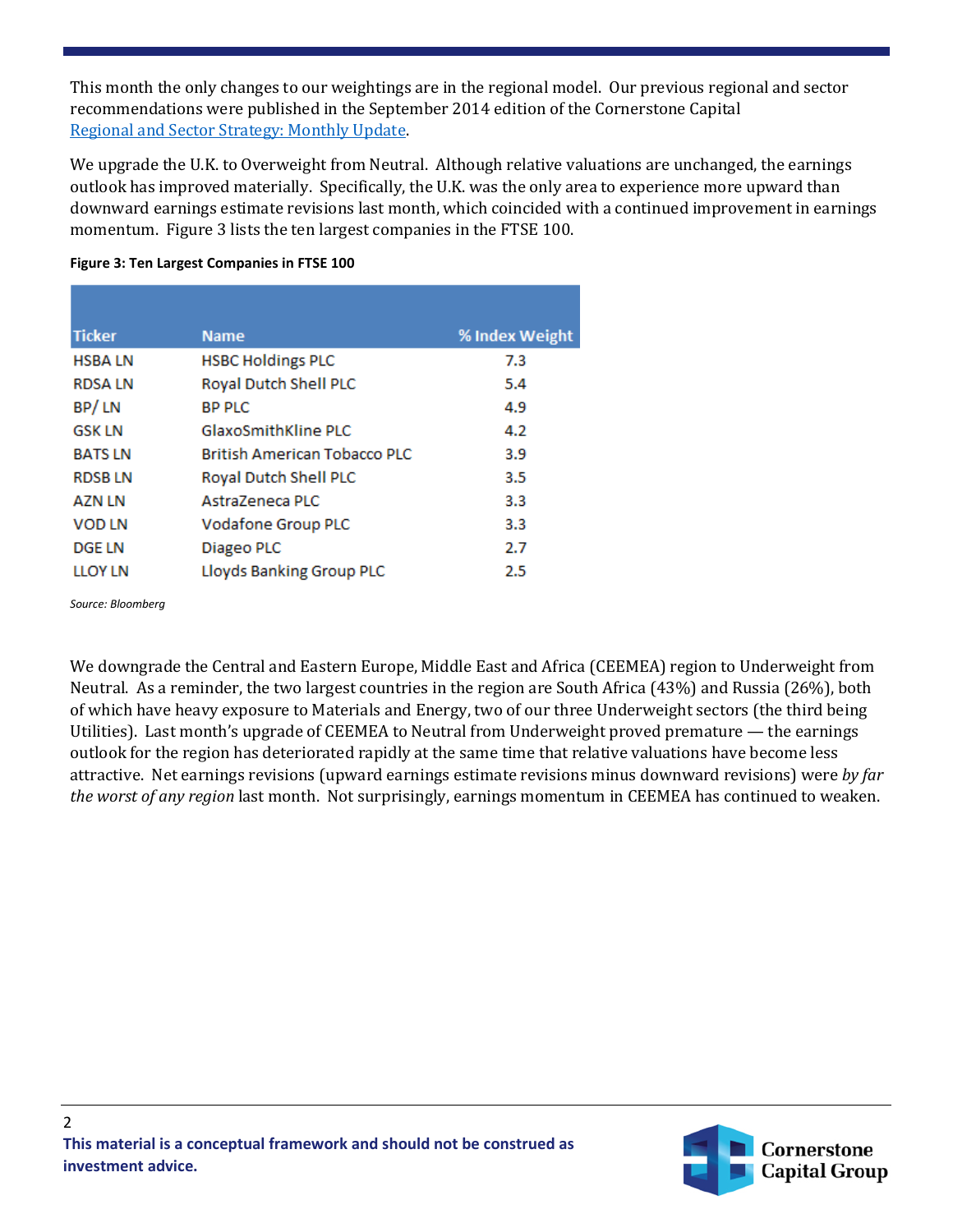## **Regional Strategy Update**

We have updated the inputs to the Cornerstone Capital Regional Strategy Model in which we rank eight regions/major economies that are included in the MSCI All Country World Index (ACWI).

In terms of valuations, Figure 4 illustrates that the relative valuation of the CEEMEA region has become less attractive.





*Source: Cornerstone Capital Inc.*

None of the relative valuation shifts of the other regions — including the U.K. — were material.

Figure 5 illustrates that earnings momentum in the CEEMEA region continues to deteriorate, while Figure 6 illustrates that the earnings revisions trend in CEEMEA remains extremely negative i.e., downgrades by far exceed upgrades.

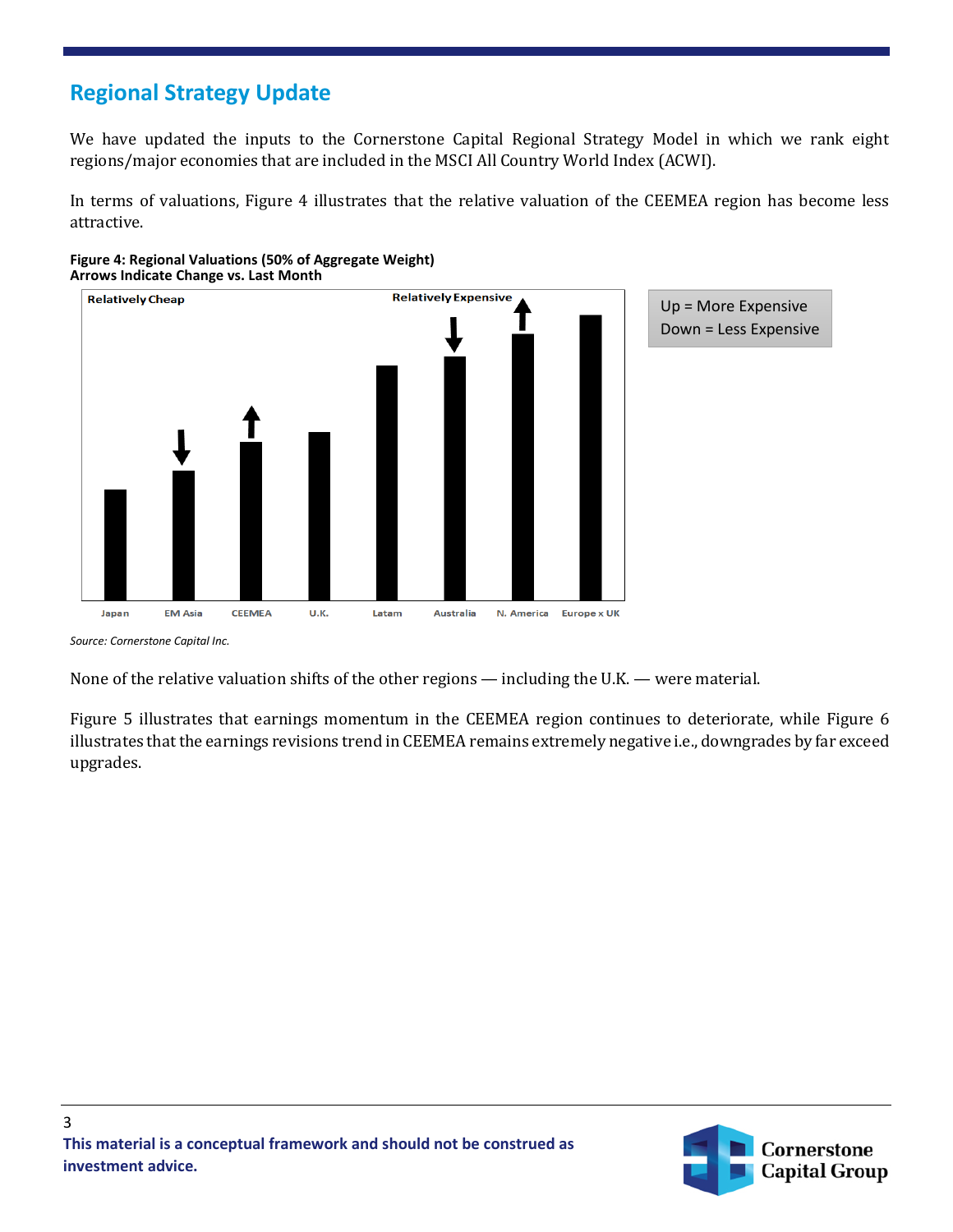**Figure 5: Earnings Momentum (33% of** *Earnings* **Weight)** *Arrows Indicate Change vs. Last Month*



*Source: Cornerstone Capital Inc.*

#### **Figure 6: Earnings Revisions (33% of** *Earnings* **Weight)** *Arrows Indicate Change vs. Last Month*



*Source: Cornerstone Capital Inc.*

4

By contrast, earnings momentum in the U.K. continued to improve, and the area was *the only one to experience more upward than downward earnings estimate revisions last month.*

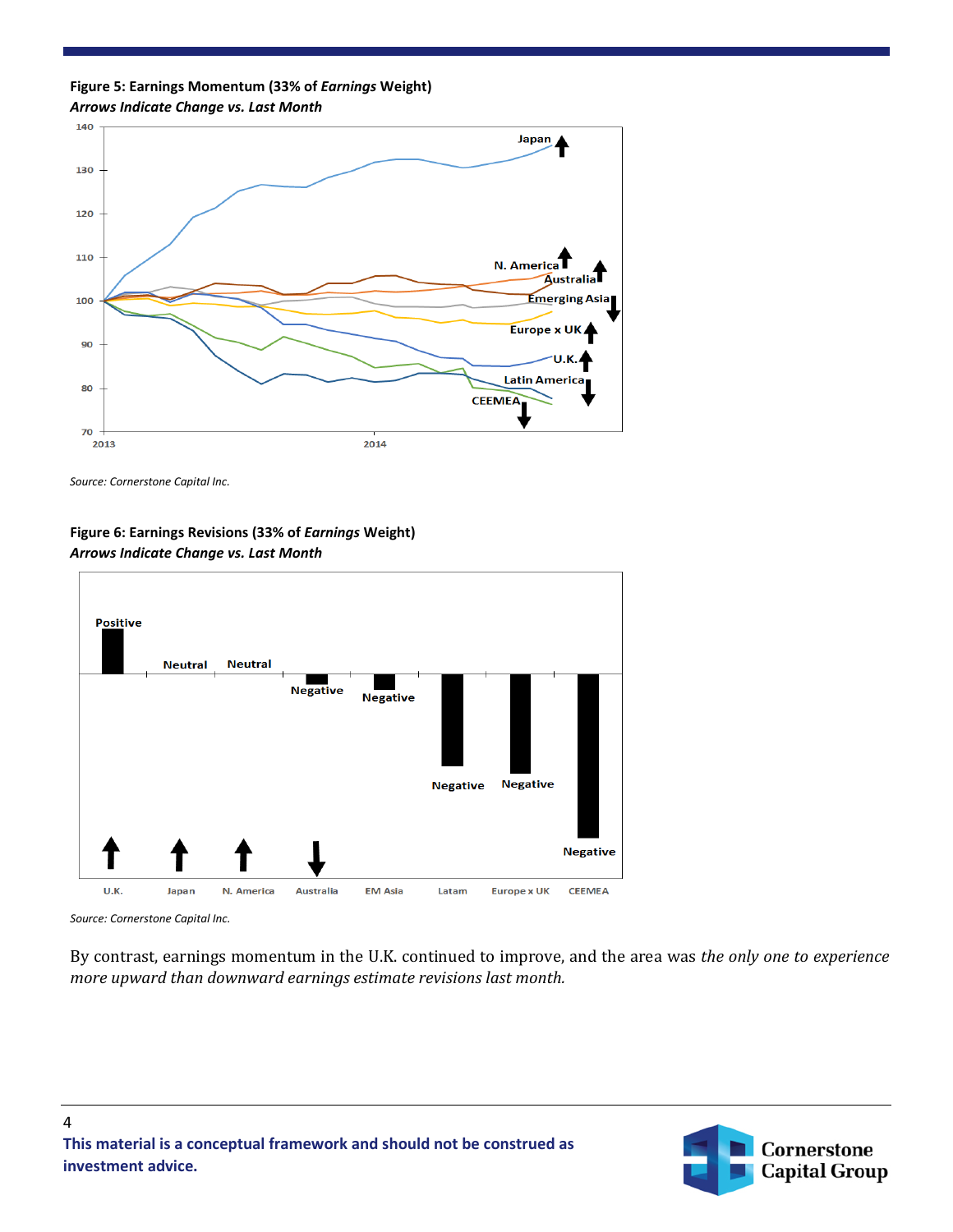Figure 7 illustrates that margins in CEEMEA are currently lower than in most other regions.

**Figure 7: Margins (15-20% of** *Earnings* **Weight)**



*Source: Cornerstone Capital Inc.*

Another negative for CEEMEA is that share issuance remains very high — Figure 8. Given that corporate earnings are reported on a per share basis, a large amount of *net* share issuance is a drag on earnings per share growth in a region.





*Source: Cornerstone Capital Inc.*

5



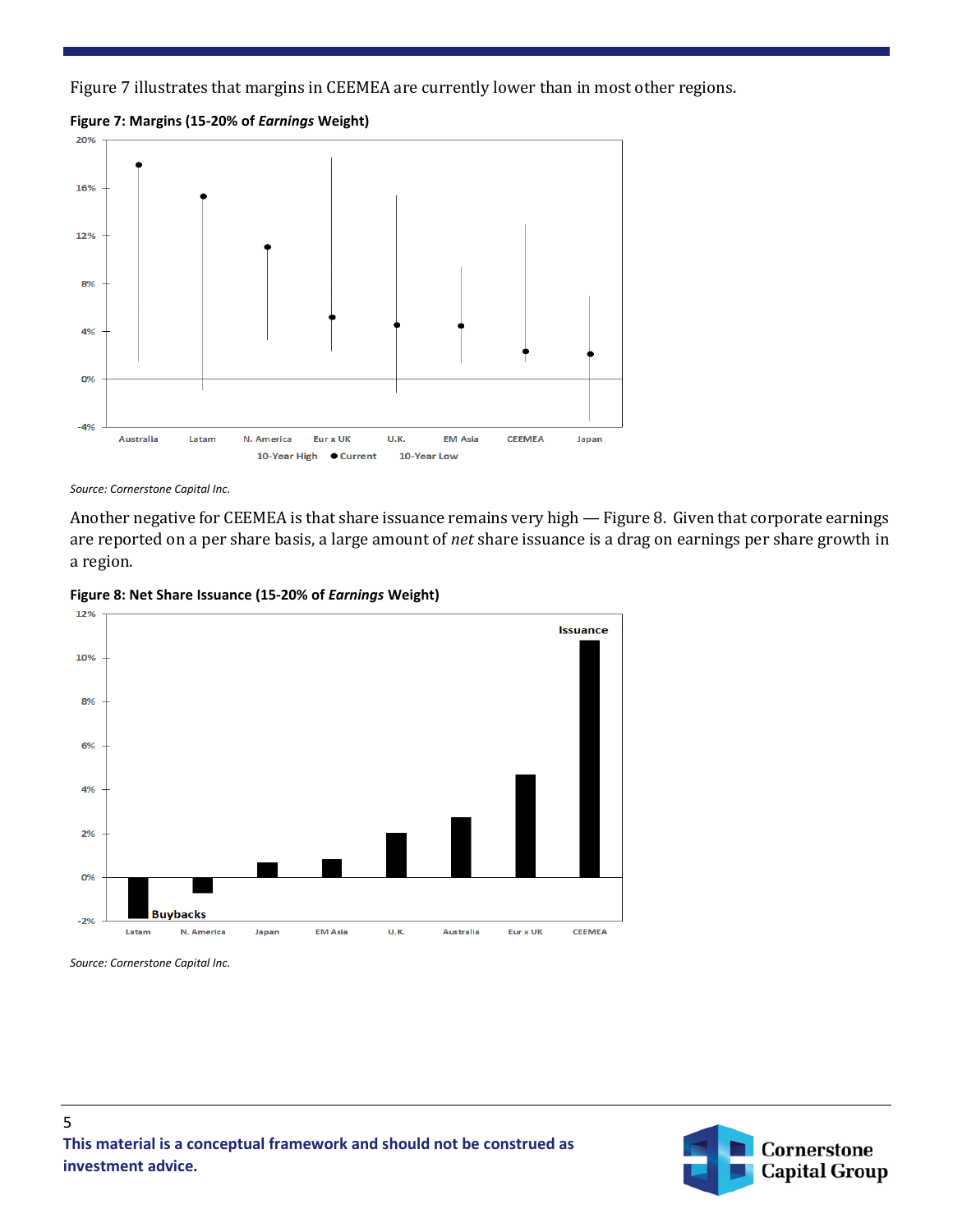Figure 9 summarizes the current regional recommendations and Figure 10 illustrates the dispersion of the regional scores.

| <b>Region</b> /<br><b>Major Economy</b> | <b>Recommendation</b> | Valuation<br>(Relative) | Governance<br>(Relative) | <b>Earnings</b><br><b>Momentum</b> | <b>Earnings</b><br><b>Revisions</b> | <b>Margins</b><br>(Relative) | <b>Share</b><br><b>Buybacks</b> |
|-----------------------------------------|-----------------------|-------------------------|--------------------------|------------------------------------|-------------------------------------|------------------------------|---------------------------------|
| <b>Japan</b>                            | <b>Overweight</b>     | <b>Positive</b>         | <b>Neutral</b>           | <b>Neutral</b>                     | <b>Neutral</b>                      | <b>Negative</b>              | <b>Negative</b>                 |
|                                         |                       |                         |                          |                                    |                                     |                              |                                 |
| <b>IEM Asia</b>                         | <b>Overweight</b>     | <b>Positive</b>         | <b>Negative</b>          | <b>Neutral</b>                     | <b>Negative</b>                     | <b>Negative</b>              | <b>Negative</b>                 |
|                                         |                       |                         |                          |                                    |                                     |                              |                                 |
| IU.K.                                   | <b>Overweight</b>     | <b>Neutral</b>          | <b>Positive</b>          | <b>Neutral</b>                     | <b>Positive</b>                     | <b>Neutral</b>               | <b>Negative</b>                 |
|                                         |                       |                         |                          |                                    |                                     |                              |                                 |
| <b>Australia</b>                        | <b>Neutral</b>        | <b>Negative</b>         | <b>Positive</b>          | <b>Neutral</b>                     | <b>Negative</b>                     | <b>Neutral</b>               | <b>Negative</b>                 |
|                                         |                       |                         |                          |                                    |                                     |                              |                                 |
| North America                           | <b>Neutral</b>        | <b>Negative</b>         | <b>Positive</b>          | <b>Positive</b>                    | <b>Neutral</b>                      | <b>Positive</b>              | <b>Positive</b>                 |
|                                         |                       |                         |                          |                                    |                                     |                              |                                 |
| <b>CEEMEA</b>                           | <b>Underweight</b>    | <b>Positive</b>         | <b>Negative</b>          | <b>Negative</b>                    | <b>Negative</b>                     | <b>Positive</b>              | <b>Negative</b>                 |
|                                         |                       |                         |                          |                                    |                                     |                              |                                 |
| <b>Latin America</b>                    | <b>Underweight</b>    | <b>Neutral</b>          | <b>Negative</b>          | <b>Negative</b>                    | <b>Negative</b>                     | <b>Positive</b>              | <b>Positive</b>                 |
|                                         |                       |                         |                          |                                    |                                     |                              |                                 |
| Europe x U.K.                           | <b>Underweight</b>    | <b>Negative</b>         | <b>Neutral</b>           | <b>Neutral</b>                     | <b>Negative</b>                     | <b>Negative</b>              | <b>Negative</b>                 |

#### **Figure 9: Regional Recommendations**

*Source: Cornerstone Capital Inc.*

#### **Figure 10: Ranking Regions by Weighting Valuation, Earnings and Governance Scores** *Arrows Indicate Change vs. Last Month*





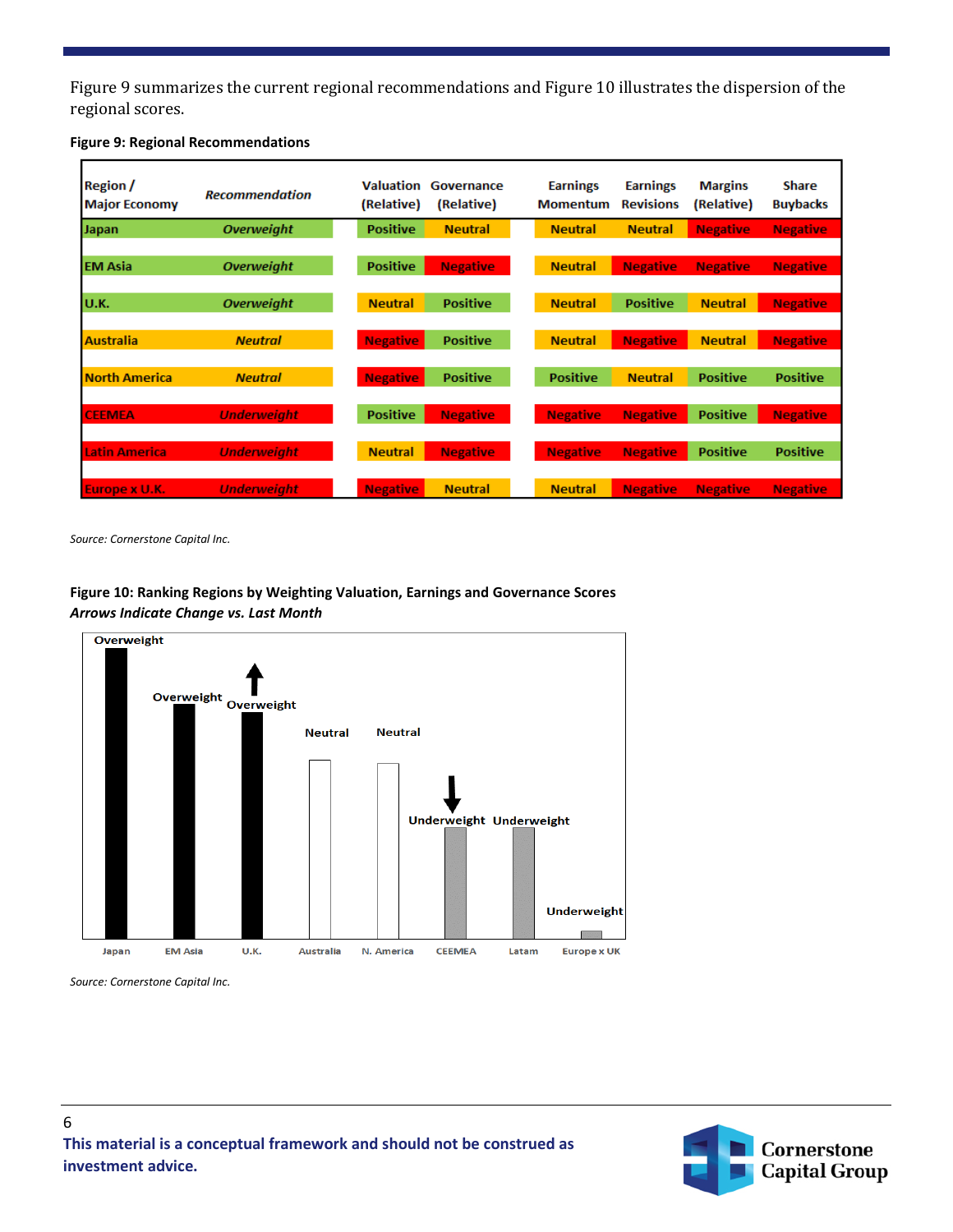#### **Sector Strategy Update**

We have updated the inputs to the Cornerstone Capital Sector Strategy Model in which we rank the ten GICs in the MSCI ACWI.

In terms of valuations, Figure 11 illustrates that the Health Care sector is currently the most expensive, followed by two of our three Underweights: Energy and Utilities.





*Source: Cornerstone Capital Inc.*

Figure 12 illustrates that earnings momentum in both the Information Technology and Health Care sectors — our two Overweights — improved last month. Earnings momentum in the Materials sector weakened, while momentum in the Energy and Utilities sectors was unchanged.

**Figure 12: Earnings Momentum (33% of** *Earnings* **Weight)** *Arrows Indicate Change vs. Last Month*



*Source: Cornerstone Capital Inc.*

7 **This material is a conceptual framework and should not be construed as investment advice.**

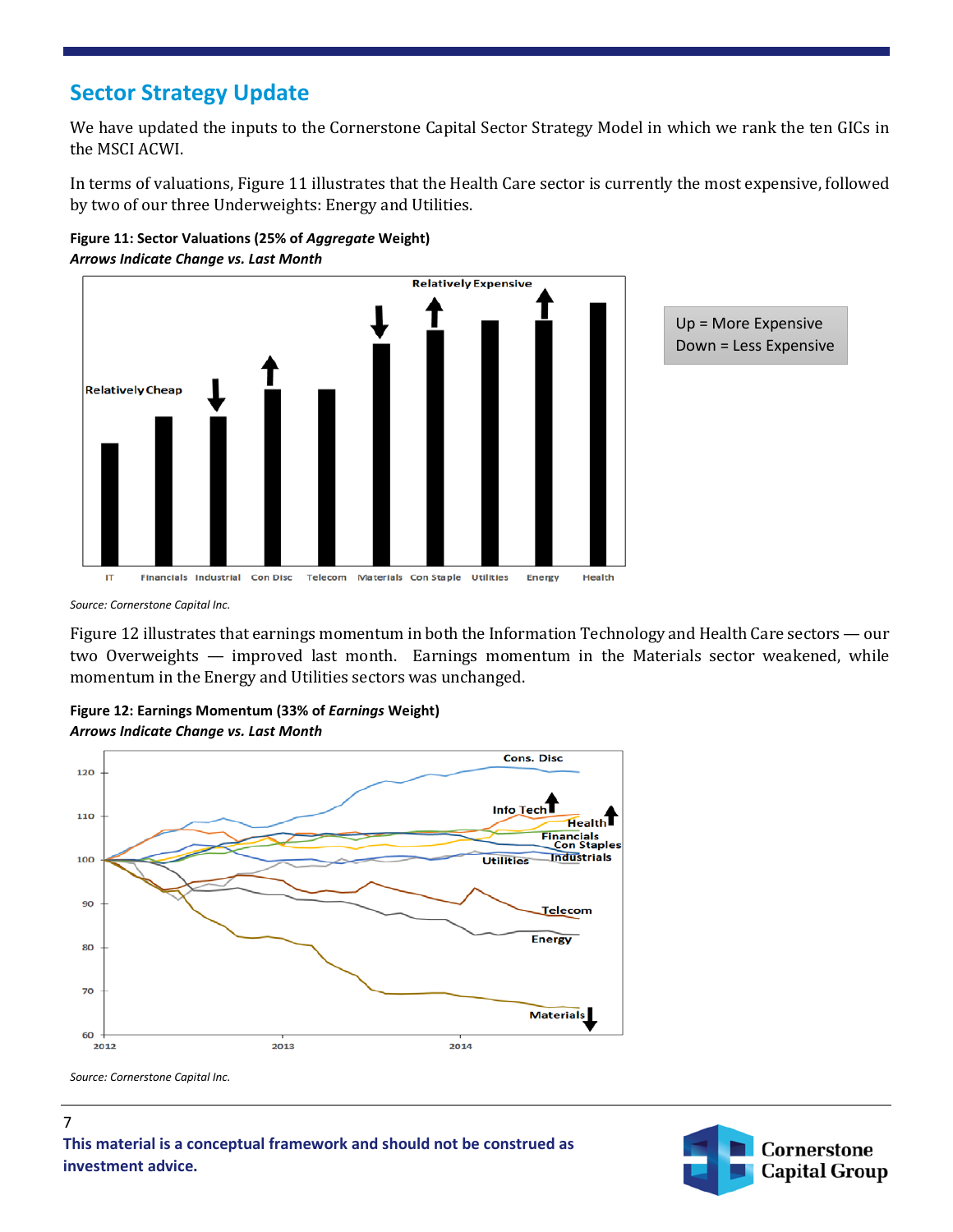Figure 13 shows that Health Care was one of only two sectors experiencing more upward than downward earnings estimate revisions last month.





*Source: Cornerstone Capital Inc.*

Margins in Information Technology and Health Care are materially higher than in most other sectors (Figure 14).



**Figure 14: Margins (25% of** *Earnings* **Weight)**

*Source: Cornerstone Capital Inc.*

8

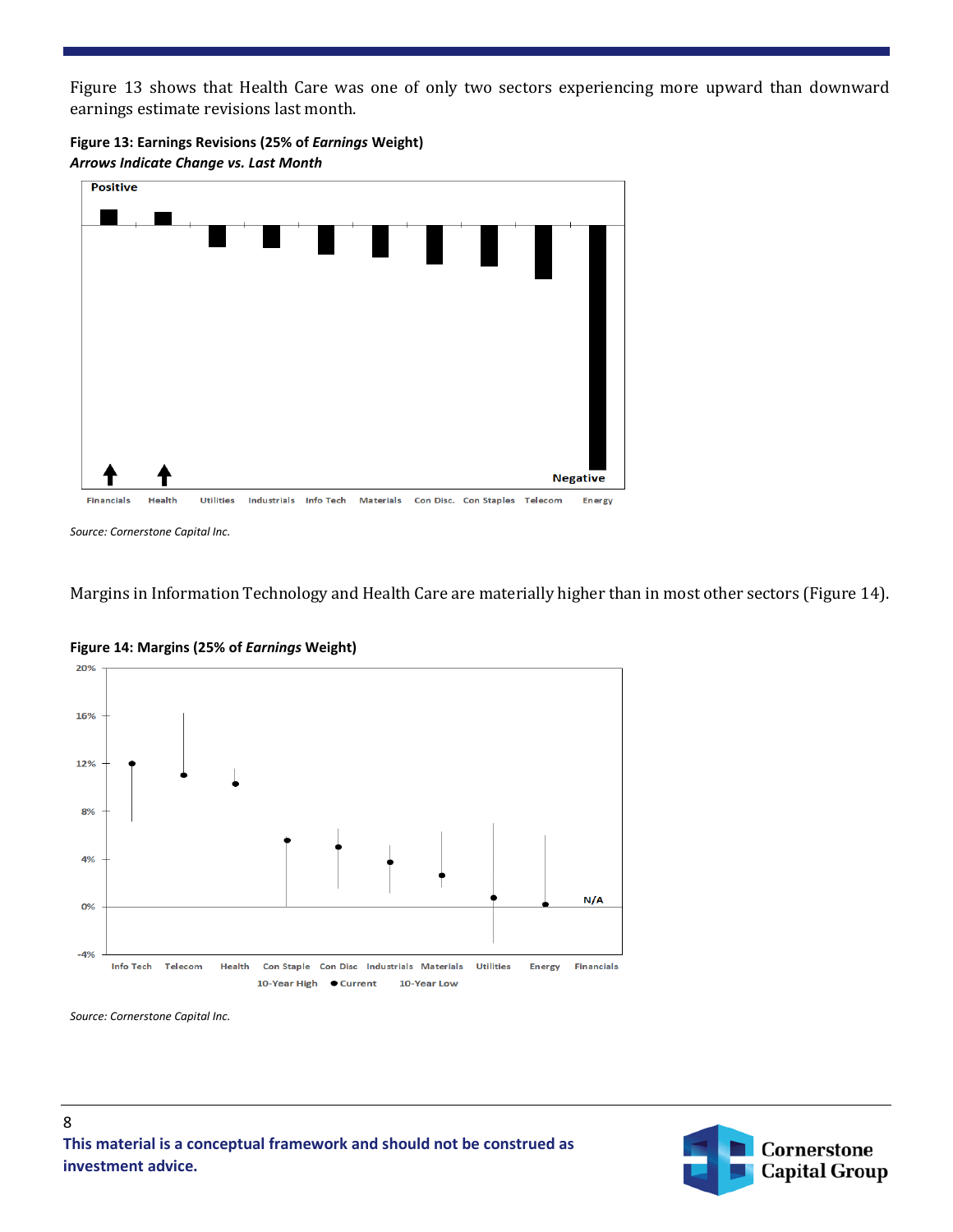Figure 15 illustrates that all three of our Underweights — Utilities, Materials and Energy — have experienced a significant amount of share issuance over the last twelve months.





Figure 16 summarizes the current sector recommendations.

| <b>Sector</b>       | <b>Recommendation</b> | <b>Valuation</b><br>(Relative) | <b>ESG</b><br>(Relative) | <b>Earnings</b><br><b>Momentum</b> | <b>Earnings</b><br><b>Revisions</b> | <b>Margins</b><br>(Relative) | <b>Share</b><br><b>Buybacks</b> |
|---------------------|-----------------------|--------------------------------|--------------------------|------------------------------------|-------------------------------------|------------------------------|---------------------------------|
| Info Tech           | <b>Overweight</b>     | <b>Positive</b>                | <b>Positive</b>          | <b>Positive</b>                    | <b>Negative</b>                     | <b>Positive</b>              | <b>Negative</b>                 |
| <b>Health Care</b>  | <b>Overweight</b>     | <b>Negative</b>                | <b>Negative</b>          | <b>Positive</b>                    | <b>Positive</b>                     | <b>Positive</b>              | <b>Negative</b>                 |
| <b>Financials</b>   | <b>Neutral</b>        | <b>Positive</b>                | <b>Neutral</b>           | <b>Neutral</b>                     | <b>Positive</b>                     | <b>Neutral</b>               | <b>Negative</b>                 |
| <b>Cons Disc</b>    | <b>Neutral</b>        | <b>Neutral</b>                 | <b>Negative</b>          | <b>Positive</b>                    | <b>Negative</b>                     | <b>Neutral</b>               | <b>Positive</b>                 |
| <b>Industrials</b>  | <b>Neutral</b>        | <b>Positive</b>                | <b>Positive</b>          | <b>Neutral</b>                     | <b>Negative</b>                     | <b>Negative</b>              | <b>Negative</b>                 |
| <b>Telecom</b>      | <b>Neutral</b>        | <b>Neutral</b>                 | <b>Positive</b>          | <b>Negative</b>                    | <b>Negative</b>                     | <b>Positive</b>              | <b>Negative</b>                 |
| <b>Cons Staples</b> | <b>Neutral</b>        | <b>Neutral</b>                 | <b>Neutral</b>           | <b>Neutral</b>                     | <b>Negative</b>                     | <b>Neutral</b>               | <b>Positive</b>                 |
| <b>Utilities</b>    | <b>Underweight</b>    | <b>Negative</b>                | <b>Neutral</b>           | <b>Neutral</b>                     | <b>Negative</b>                     | <b>Negative</b>              | <b>Negative</b>                 |
| <b>Materials</b>    | <b>Underweight</b>    | <b>Neutral</b>                 | <b>Neutral</b>           | <b>Negative</b>                    | <b>Negative</b>                     | <b>Neutral</b>               | <b>Negative</b>                 |
| <b>Energy</b>       | <b>Underweight</b>    | <b>Negative</b>                | <b>Negative</b>          | <b>Negative</b>                    | <b>Negative</b>                     | <b>Negative</b>              | <b>Negative</b>                 |

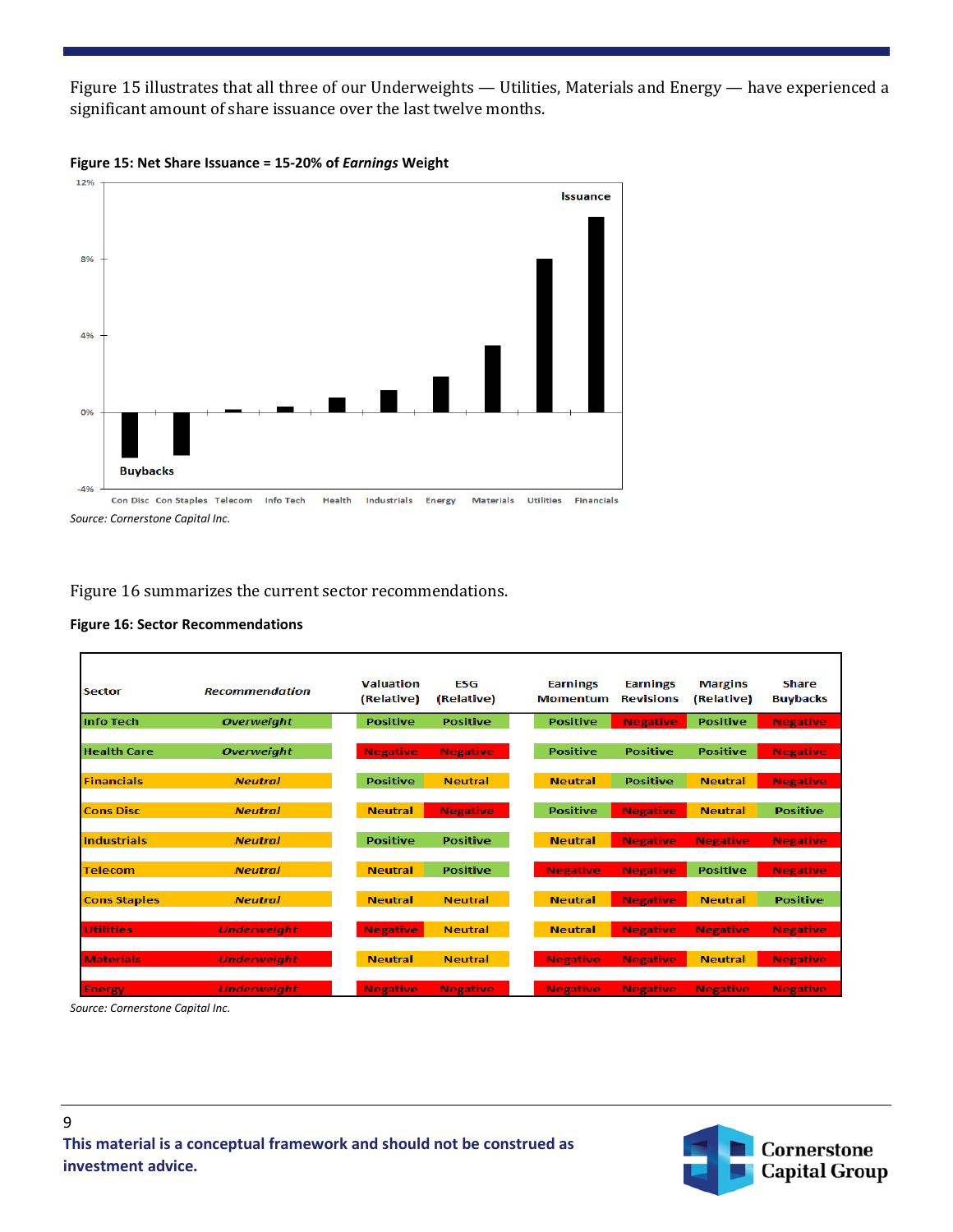Figure 17 illustrates the dispersion of the sector scores.

**Figure 17: Ranking Sectors by Weighting Valuation, Earnings and ESG Scores** *Arrows Indicate Change vs. Last Month*



*Source: Cornerstone Capital Inc.*

#### **Combining the Regional and Sector Models**

Combining our sector and regional models, Figure 18 illustrates sector Over- and Under-weights by region.

- We are Overweight *Information Technology* in Japan, Emerging Asia and North America.
- We are Overweight *Health Care* in the U.K., North America and Europe ex U.K.
- We are Underweight or Neutral *Energy, Materials* and *Utilities* in the majority of regions.

|                     | Japan              | <b>EM Asia</b>     | U.K.               | <b>Australia</b>   | <b>North America</b> | <b>CEEMEA</b>      | <b>Latin America</b> | <b>Europe x U.K.</b> |
|---------------------|--------------------|--------------------|--------------------|--------------------|----------------------|--------------------|----------------------|----------------------|
| <b>Info Tech</b>    | Overweight         | Overweight         | <b>NMF</b>         | <b>NMF</b>         | Overweight           | <b>NMF</b>         | <b>NMF</b>           | <b>Neutral</b>       |
|                     |                    |                    |                    |                    |                      |                    |                      |                      |
| <b>Health Care</b>  | <b>Neutral</b>     | <b>NMF</b>         | Overweight         | <b>Neutral</b>     | Overweight           | <b>NMF</b>         | <b>NMF</b>           | Overweight           |
|                     |                    |                    |                    |                    |                      |                    |                      |                      |
| <b>Financials</b>   | <b>Underweight</b> | <b>Neutral</b>     | <b>Underweight</b> | Overweight         | <b>Underweight</b>   | Overweight         | Overweight           | <b>Neutral</b>       |
| <b>Cons Disc</b>    | Overweight         | <b>Neutral</b>     | <b>Underweight</b> | <b>Underweight</b> | Overweight           | Overweight         | <b>Underweight</b>   | <b>Neutral</b>       |
|                     |                    |                    |                    |                    |                      |                    |                      |                      |
| <b>Industrials</b>  | Overweight         | <b>Neutral</b>     | <b>Neutral</b>     | <b>Underweight</b> | Overweight           | <b>NMF</b>         | <b>Underweight</b>   | Overweight           |
|                     |                    |                    |                    |                    |                      |                    |                      |                      |
| <b>Telecom</b>      | <b>Neutral</b>     | Overweight         | <b>Neutral</b>     | <b>Underweight</b> | <b>Underweight</b>   | Overweight         | Overweight           | <b>Underweight</b>   |
|                     |                    |                    |                    |                    |                      |                    |                      |                      |
| <b>Cons Staples</b> | Underweight        | <b>Underweight</b> | Overweight         | <b>Neutral</b>     | <b>Neutral</b>       | <b>Underweight</b> | Overweight           | Overweight           |
|                     |                    |                    |                    |                    |                      |                    |                      |                      |
| <b>Utilities</b>    | <b>NMF</b>         | <b>NMF</b>         | Overweight         | <b>Neutral</b>     | <b>Neutral</b>       | <b>NMF</b>         | <b>Underweight</b>   | <b>Underweight</b>   |
|                     |                    |                    |                    |                    |                      |                    |                      |                      |
| <b>Materials</b>    | <b>Underweight</b> | <b>Underweight</b> | Overweight         | Overweight         | Underweight          | <b>Neutral</b>     | <b>Underweight</b>   | <b>Neutral</b>       |
| <b>Energy</b>       | <b>NMF</b>         | <b>Neutral</b>     | Overweight         | <b>Underweight</b> | <b>Neutral</b>       | <b>Underweight</b> | <b>Underweight</b>   | <b>Underweight</b>   |
|                     |                    |                    |                    |                    |                      |                    |                      |                      |

#### **Figure 18: Combining the Regional and Sector Models**

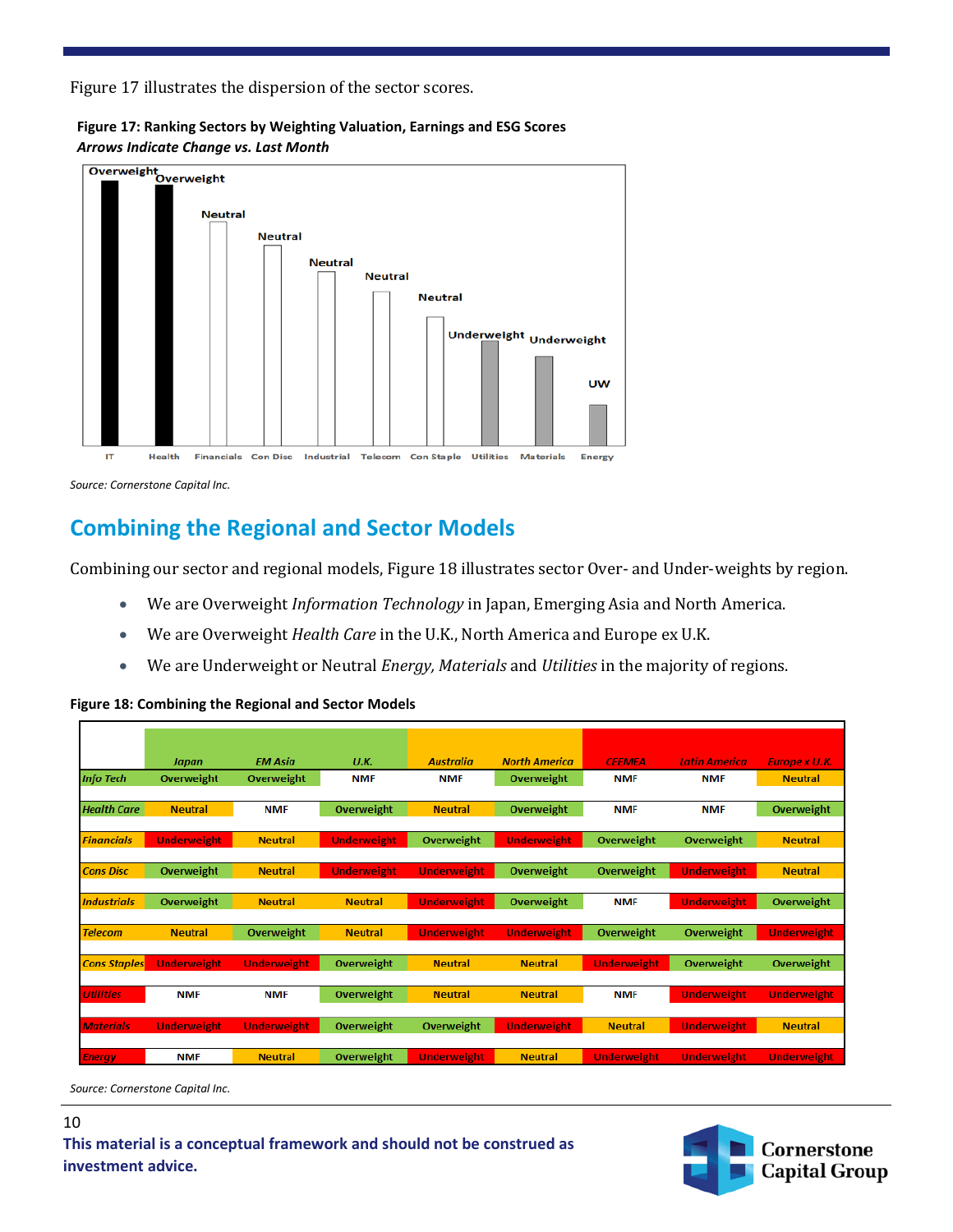# **Appendix 1: Summary Statistics**

#### **Figure 19: Global Equity Markets Data**

| 10/3/2014             | Weight<br>in MSCI ACWI | % chg<br>1 Month $(\hat{\mathsf{s}})$ | % chg<br><b>YTD (\$)</b> | <b>P/E Ratio</b><br><b>Trailing</b> | <b>P/E Ratio</b><br>20-yr Avg | <b>2014 EPS</b><br>Growth (e) |
|-----------------------|------------------------|---------------------------------------|--------------------------|-------------------------------------|-------------------------------|-------------------------------|
| <b>MSCI AC World</b>  | 100%                   | $-5.0%$                               | 0.7%                     | 16.8                                | 20.1                          | 11%                           |
| <b>North America:</b> | 54%                    | $-2.3%$                               | 6.1%                     | 18.2                                | 19.3                          | 11%                           |
| $---U.S.$             | 50%                    | $-1.8%$                               | 6.3%                     | 18.3                                | 19.5                          | 11%                           |
| ---Canada             | 4%                     | $-8.4%$                               | 3.1%                     | 18.2                                | 19.1                          | 8%                            |
| <b>Europe x UK:</b>   | 15%                    | $-7.3%$                               | $-7.5%$                  | 20.8                                | 17.1                          | 11%                           |
| ----France            | 3%                     | $-8.0%$                               | $-9.6%$                  | 27.2                                | 29.8                          | 11%                           |
| ----Switzerland       | 3%                     | $-6.6%$                               | $-3.2%$                  | 19.1                                | 24.9                          | 9%                            |
| ---Germany            | 3%                     | $-7.8%$                               | $-14.2%$                 | 17.1                                | 24.5                          | 10%                           |
| ----Spain             | 1%                     | $-7.4%$                               | $-0.7%$                  | 18.7                                | 16.3                          | 14%                           |
| ---Sweden             | 1%                     | $-5.7%$                               | $-9.7%$                  | 14.4                                | 49.3                          | 7%                            |
| ----Netherlands       | 1%                     | $-5.1%$                               | $-7.3%$                  | 20.0                                | 32.4                          | 11%                           |
| $---$ Italy           | 1%                     | $-7.4%$                               | $-2.1%$                  | <b>NA</b>                           | 39.3                          | 16%                           |
| U.K.                  | 7%                     | $-7.9%$                               | $-6.9%$                  | 16.3                                | 25.4                          | 9%                            |
| Japan                 | 8%                     | $-5.6%$                               | $-6.5%$                  | 15.4                                | 19.6                          | 9%                            |
| <b>Australia</b>      | 3%                     | $-12.5%$                              | $-3.3%$                  | 17.3                                | 18.9                          | 8%                            |
| <b>Emerging Asia:</b> | 7%                     | $-7.1%$                               | 2.6%                     | 12.1                                | 16.0                          | 9%                            |
| ----China             | 3%                     | 2.4%                                  | 6.0%                     | 12.3                                | 17.4                          | 16%                           |
| ----South Korea       | 2%                     | $-9.4%$                               | $-7.7%$                  | 16.6                                | 15.2                          | <b>NA</b>                     |
| ----Taiwan            | 1%                     | $-6.1%$                               | 7.0%                     | 15.6                                | 28.0                          | 7%                            |
| ----India             | 1%                     | $-3.8%$                               | 23.0%                    | 18.6                                | 17.2                          | 13%                           |
| <b>Latin America:</b> | 2%                     | $-15.5%$                              | $-2.2%$                  | 16.9                                | 13.7                          | 14%                           |
| ----Brazil            | 1%                     | $-21.3%$                              | $-3.5%$                  | 14.7                                | 13.3                          | 14%                           |
| ----Mexico            | 1%                     | $-6.1%$                               | 1.6%                     | 23.0                                | 15.6                          | 16%                           |
| <b>CEEMEA:</b>        | 2%                     | $-10.6%$                              | $-9.2%$                  | 10.8                                | 16.4                          | 11%                           |
| ----South Africa      | 1%                     | $-11.9%$                              | $-0.2%$                  | 17.4                                | 14.1                          | 12%                           |
| ----Russia            | 1%                     | $-11.6%$                              | $-24.0%$                 | 4.9                                 | 7.0                           | 6%                            |
| ----Turkey            | 0%                     | $-14.6%$                              | 2.9%                     | 9.6                                 | 10.1                          | 16%                           |
| ---- Poland           | 0%                     | $-6.8%$                               | $-7.0%$                  | 20.7                                | 21.8                          | 9%                            |

|                               | Weight       | % chg                        | % chg    | <b>P/E Ratio</b> | <b>P/E Ratio</b> | <b>2014 EPS</b> |
|-------------------------------|--------------|------------------------------|----------|------------------|------------------|-----------------|
|                               | in MSCI ACWI | 1 Month $(\hat{\mathsf{s}})$ | YTD (\$) | <b>Trailing</b>  | 20-yr Avg        | Growth (e)      |
| <b>MSCI AC World</b>          | 100%         | $-5.0%$                      | 0.7%     | 16.8             | 20.1             | 11%             |
| <b>Consumer Discretionary</b> | 11%          | $-5.1%$                      | $-4.2%$  | 17.4             | 25.4             | 15%             |
| <b>Consumer Staples</b>       | 10%          | $-3.5%$                      | 0.3%     | 20.0             | 20.2             | 9%              |
| <b>Energy</b>                 | 9%           | $-10.6%$                     | $-2.7%$  | 13.4             | 15.2             | 8%              |
| <b>Financials</b>             | 22%          | $-5.4%$                      | $-1.0%$  | 13.7             | 25.3             | 12%             |
| <b>Health Care</b>            | 11%          | $-0.6%$                      | 12.8%    | 22.8             | 22.5             | 11%             |
| <b>Industrials</b>            | 11%          | $-5.1%$                      | $-4.0%$  | 17.5             | 21.1             | 11%             |
| <b>Information Technology</b> | 13%          | $-2.4%$                      | 8.7%     | 18.9             | 34.0             | 8%              |
| <b>Materials</b>              | 6%           | $-9.8%$                      | $-6.8%$  | 18.6             | 19.9             | 15%             |
| <b>Telecom</b>                | 4%           | $-4.5%$                      | $-2.7%$  | 14.4             | 50.8             | 8%              |
| <b>Utilities</b>              | 3%           | $-4.2%$                      | 6.5%     | 19.2             | 16.4             | 5%              |

*Source: Cornerstone Capital Inc., Bloomberg*

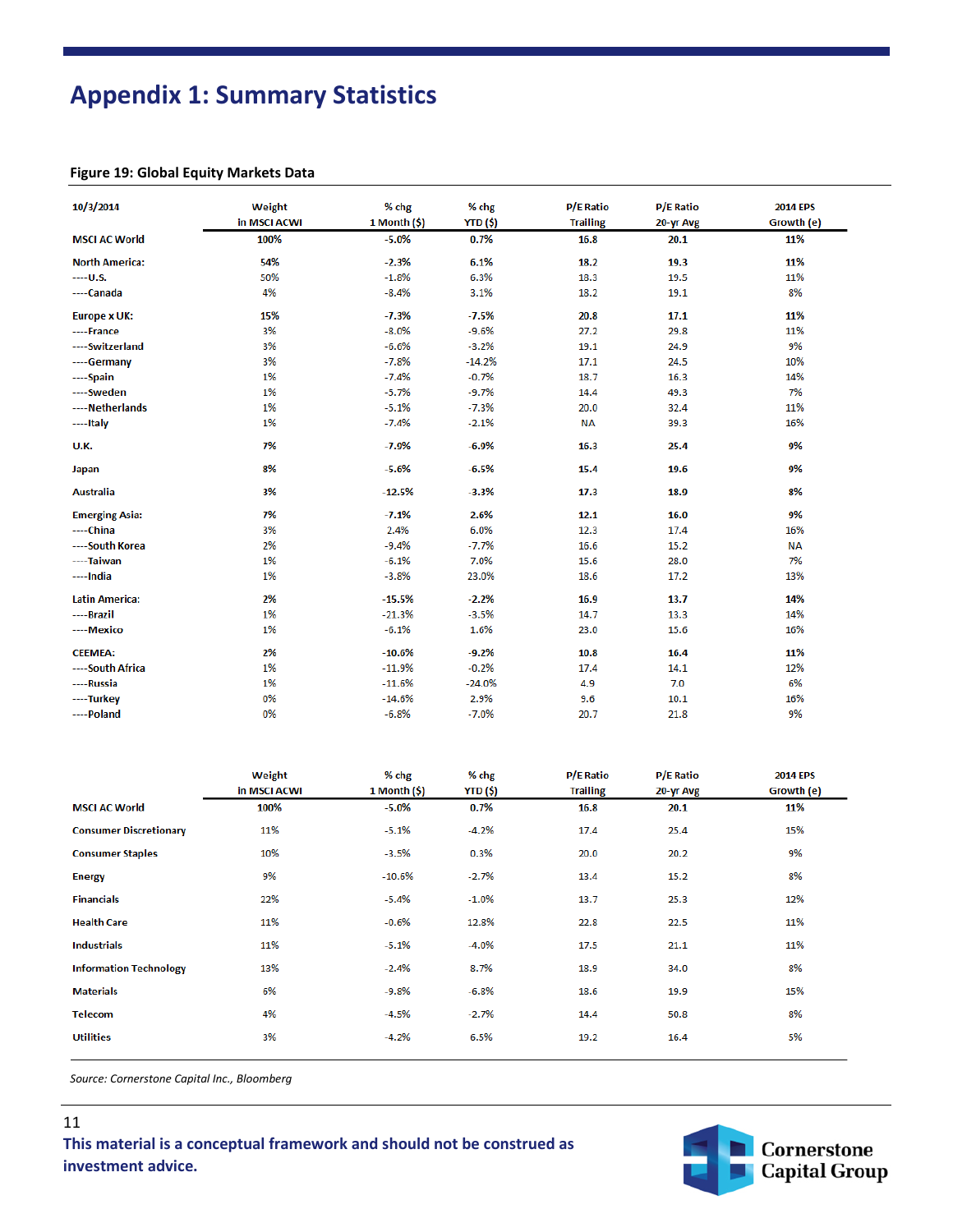# **Appendix 2: MSCI ACWI Weights**

**Figure 20: MSCI ACWI Weights of Sectors in Regions** *As of August 29, 2014*

|                               | Japan | <b>EM Asia</b> | U.K. | <b>Australia</b> | <b>North America</b> | <b>CEEMEA</b> |     | Latin America Europe ex. U.K. |
|-------------------------------|-------|----------------|------|------------------|----------------------|---------------|-----|-------------------------------|
|                               |       |                |      |                  |                      |               |     |                               |
| <b>Information Technology</b> | 11%   | 26%            | 1%   | 1%               | 18%                  | 0%            | 2%  | 4%                            |
| <b>Health Care</b>            | 6%    | 2%             | 10%  | 5%               | 13%                  | 3%            | 1%  | 15%                           |
| <b>Financials</b>             | 19%   | 25%            | 22%  | 52%              | 17%                  | 33%           | 30% | 23%                           |
| <b>Consumer Discretionary</b> | 21%   | 9%             | 8%   | 2%               | 12%                  | 12%           | 7%  | 11%                           |
| Industrials                   | 20%   | 7%             | 7%   | 6%               | 10%                  | 3%            | 6%  | 13%                           |
| Telecom                       | 6%    | 7%             | 5%   | 2%               | 2%                   | 11%           | 7%  | 5%                            |
| <b>Consumer Staples</b>       | 7%    | 6%             | 16%  | 9%               | 9%                   | 6%            | 17% | 12%                           |
| <b>Utilities</b>              | 2%    | 3%             | 4%   | 2%               | 3%                   | 3%            | 5%  | 4%                            |
| <b>Materials</b>              | 6%    | 7%             | 9%   | 17%              | 4%                   | 9%            | 15% | 7%                            |
| <b>Energy</b>                 | 1%    | 7%             | 17%  | 6%               | 12%                  | 21%           | 12% | 6%                            |

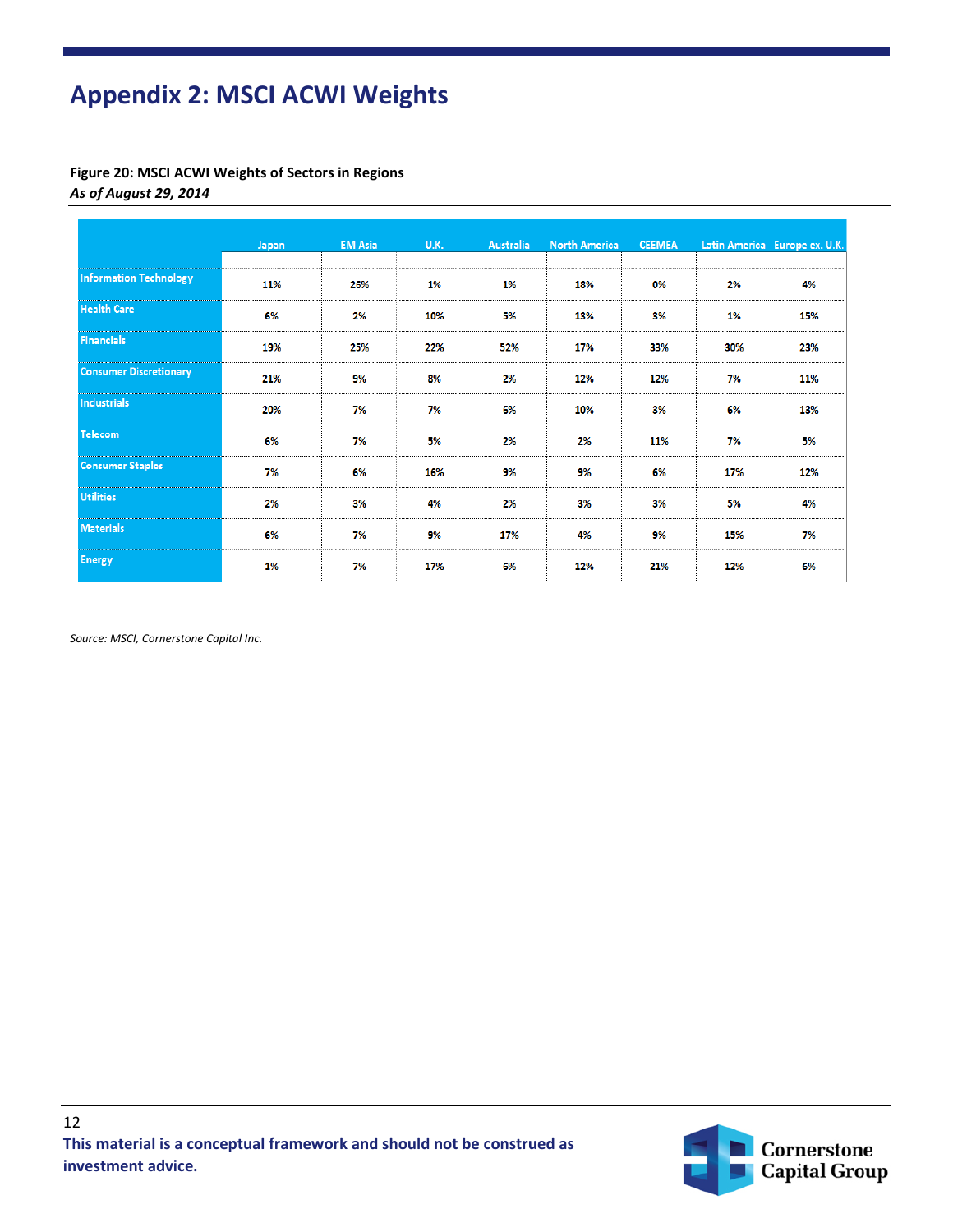## **Appendix 3: The Conceptual Framework**

## **The Cornerstone Capital** *Regional* **Equity Strategy Model**

The Cornerstone Capital regional equity strategy model employs a quantitative multi-factor methodology to generate regional recommendations based on proprietary measures of valuation and earnings. The Cornerstone Capital model also takes into account national governance metrics by region.

This is a dynamic model, with factors and factor weightings reviewed on a regular basis for relevance. The key measures of valuation and earnings are updated monthly; they can be updated more frequently (e.g., weekly) although a risk here is short-term "noise" in the data that does not persist for a longer period of time. (The national governance metrics currently employed — discussed below — are updated annually.) A variation of this model has been in use for a number of years, and has added value in the investment decision process.

#### **The Key Fundamental Variables: Earnings and P/E**

We start with the assumption that only two things ultimately determine the fair value of equities: earnings and P/E. In the short term, other factors may play a role – e.g., sentiment ("fear" or "greed"), politics (including geopolitical issues), macroeconomic variables (e.g., Central Bank tightening or easing) etc. — but, in the long run, we believe it all comes down to earnings and the valuation of those earnings. A number of factors drive valuation multiples at any point in time, including perceptions of corporate governance.

## **Eight Regions / Major Economies**

We focus on eight regions / major economies that are included in the MSCI All Country World Index (ACWI) see Figure 21.

#### **Figure 21: Weighting of MSCI ACWI: August 29, 2014**



*Source: MSCI and Cornerstone Capital Inc.*

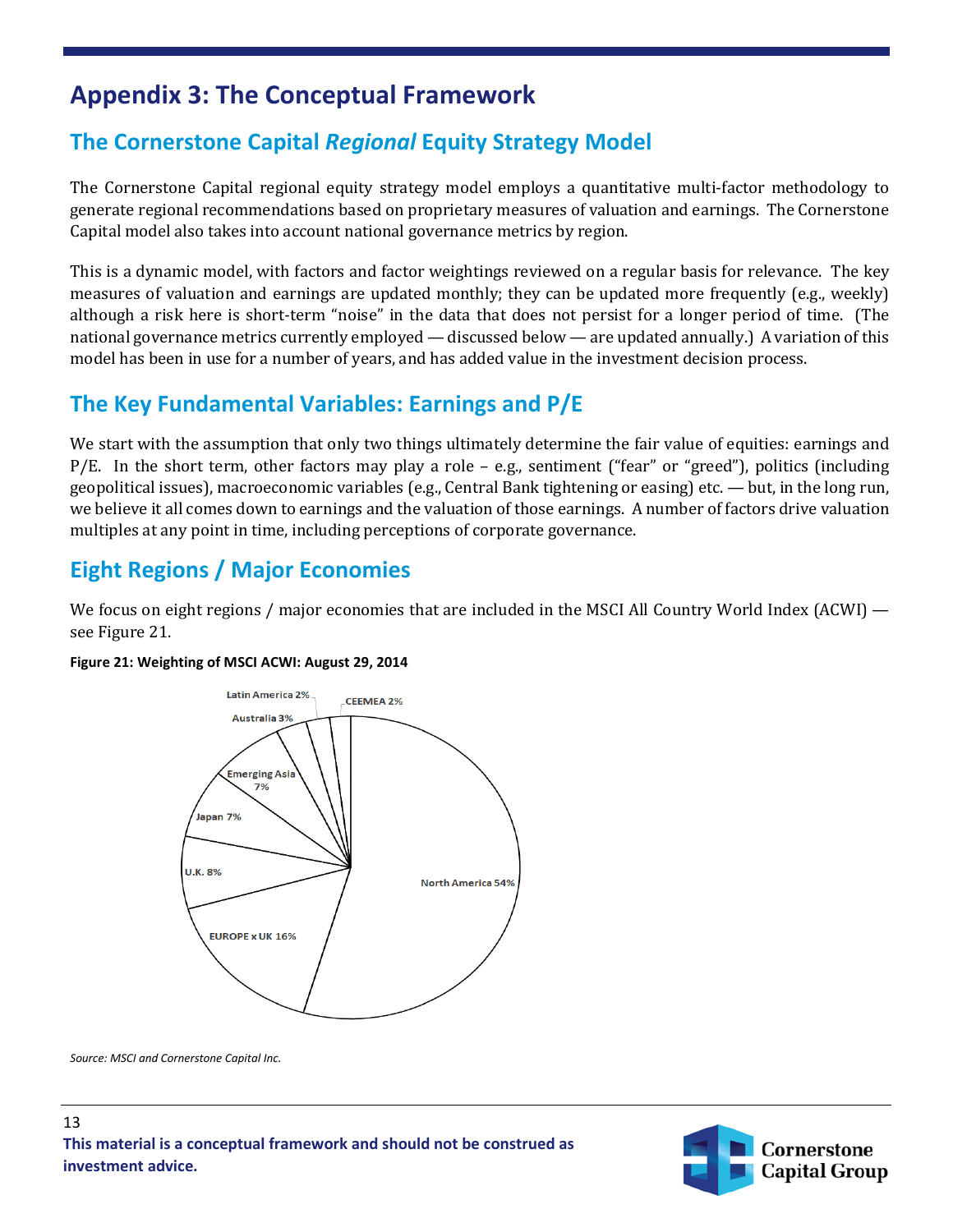We consider valuation and earnings factors to determine the relative attractiveness of regions. Valuation and earnings are given *equal weighting* in the regional model.

#### **Region Valuation Factors**

In terms of the *valuation* of a region, several factors are measured in order to come up with numerical values, which we label "positive," "neutral," or "negative" in summary tables. These factors include:

- (i) P/E relative to other regions.
- (ii) P/E relative to the historical average for the region.
- (iii) P/E on a "normalized" basis i.e., excluding cyclical peaks and troughs.
- (iv) The potential for P/E expansion or contraction.

The first three factors are self-explanatory, while the fourth factor is based on a number of momentum indicators.

#### **Region Earnings Factors**

Turning to the *earnings* of a region, the model aggregates a number of measures under four broad headings:

- *Earnings Momentum (33% of Earnings Weight).* Relative to the MSCI ACWI, we calculate if the earnings momentum of a region has been accelerating, stable or decelerating. We then look at the earnings momentum of one region relative to another. The resulting numerical values are labeled in summary tables as "positive" (accelerating momentum), "neutral" (stable momentum) or "negative" (decelerating momentum).
- *Earnings Revisions (33% of Earnings Weight).* For each of the companies in a region, we look at the recent trend in earnings revisions by calculating the difference between the number of *upward* and *downward* estimate revisions. The data are aggregated, and the resulting numerical values are summarized. A high ratio of *upward*-to-downward revisions is considered "positive" for a region; conversely a high ratio of *downward*-to-upward revisions is considered "negative."
- *Margins (15-20% of Earnings Weight).* We look at the margins both actual and estimated of all of the companies in a region and aggregate the data. We assume that relatively high and sustainable margins are "positive" in that they should support earnings growth, while volatile margins are a "negative."
- *Share Buybacks (15-20% of Earnings Weight).* Given that corporate earnings are reported on a per share basis, we take into account the amount of *net* share buybacks that have occurred over the past twelve months in each region. Once again, we aggregate data from the company level. A large amount of *net* share buybacks is "positive" for earnings per share growth in a region, while the opposite (i.e., share issuance) is "negative."

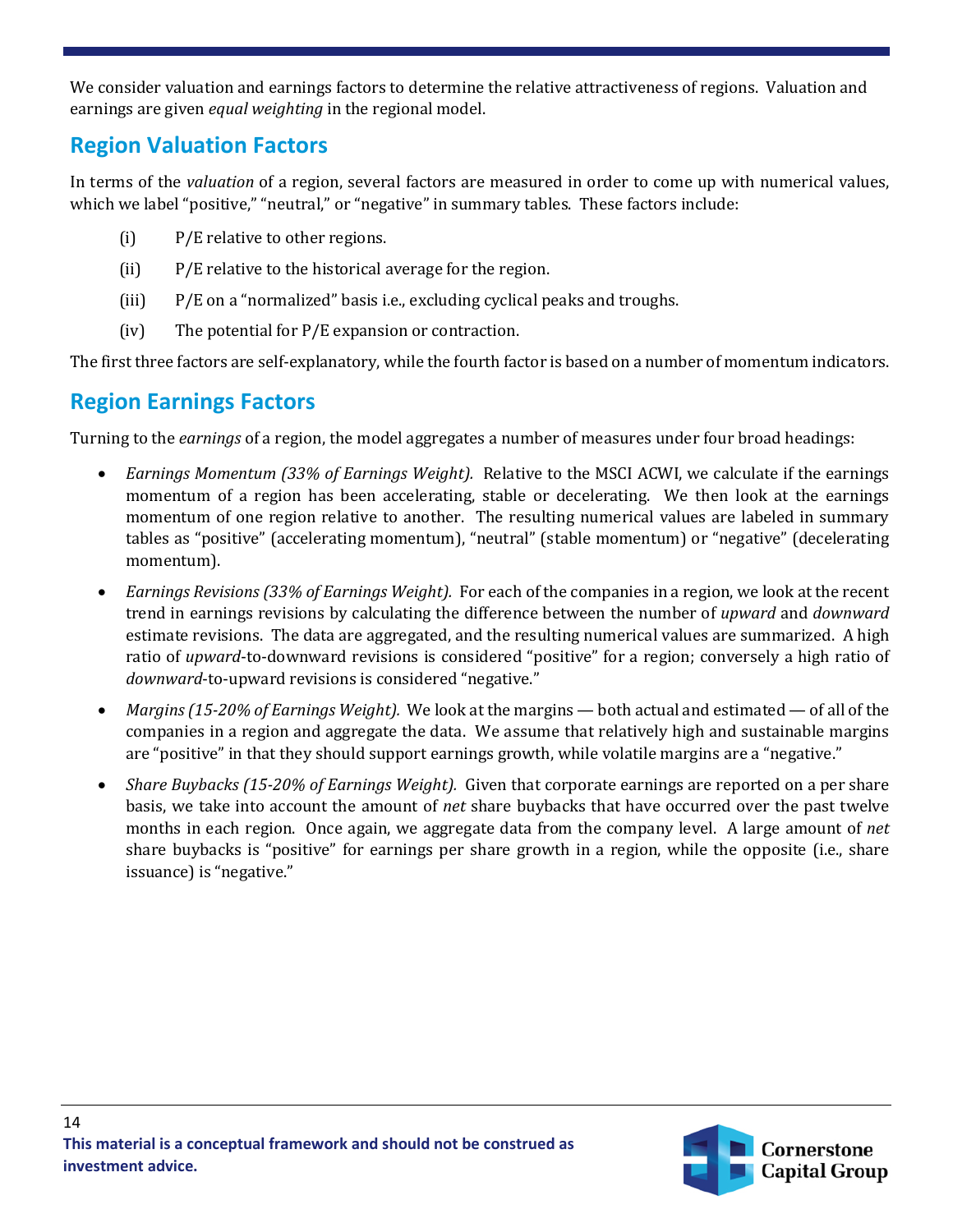## **Region National Governance Metrics**

We derive a national governance score for the regions by utilizing four surveys:

- The World Economic Forum's *Corporate Governance* score.
- The World Bank's *Ease of Doing Business* Index.
- Transparency International's *Corruption Perceptions Index*.
- The World Bank's *Worldwide Governance Indicators.*

We take a weighted average of the four macro governance measures to derive a composite national governance score — see Figure 22. Relatively strong national governance is considered a "positive" and relatively weak governance a "negative." These national governance metrics, which represent 15-20% of the valuation weight, are only updated annually.





*Source: Cornerstone Capital Inc.*

In future research, we will study the significance of social and environmental factors for regional allocations.

## **Ranking Regions by Weighting Valuation, Earnings and National Governance Scores**

The values derived from the various measures of valuation, earnings and national governance are weighted, and the regions are then ranked on the basis of their total "score." Regions that are at the very top or very bottom of the distribution are typically ranked "overweight" or "underweight" respectively, while regions that fall in the middle are typically ranked "neutral."

Given the quantitative underpinnings of the model, we can look at the *dispersion* of the "scores" in order to decide on the relative weightings. In other words, a region's score might be so high relative to the others in a given month that it is the sole overweight while, in another month, the scores of a number of regions are closely clustered and they are all assigned the same weighting (e.g., "neutral").

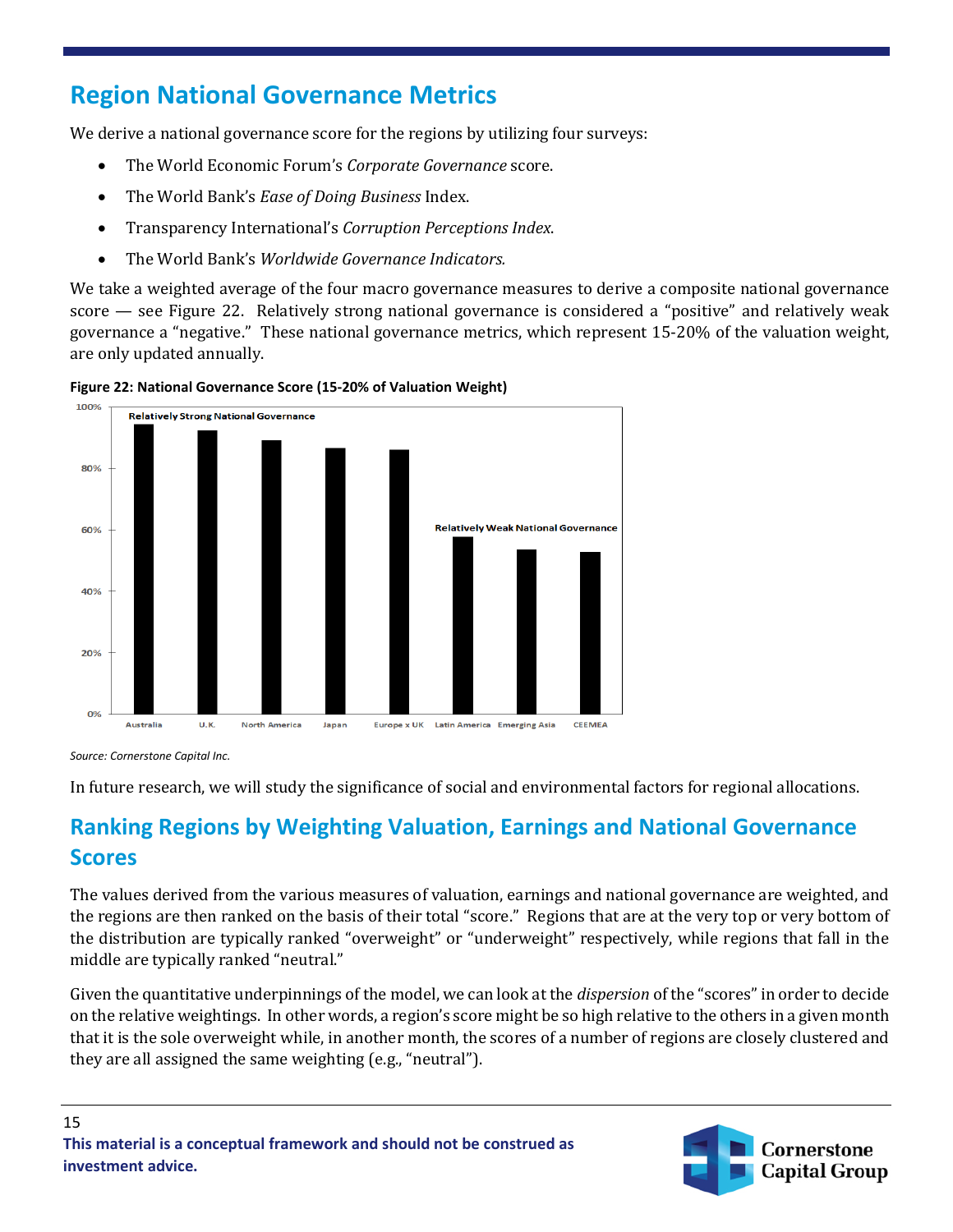#### **The Cornerstone Capital** *Sector* **Equity Strategy Model**

Using a similar methodology to the one outlined above, the sector model ranks the 10 GICS in the MSCI ACWI Index — see Figure 23.

**Figure 23: Weighting of MSCI ACWI**

as of August 29, 2014



*Source: MSCI and Cornerstone Capital Inc.*

The primary difference between the regional and sector models is the weights assigned to the valuation and earnings factors. The *sector model gives a heavier weighting to earnings (75%)* while, in the regional model, valuation and earnings are equally weighted — see Figure 24.

**Figure 24: Weighting of the Sector Model vs. Regional Model**



*Source: Cornerstone Capital Inc.* 

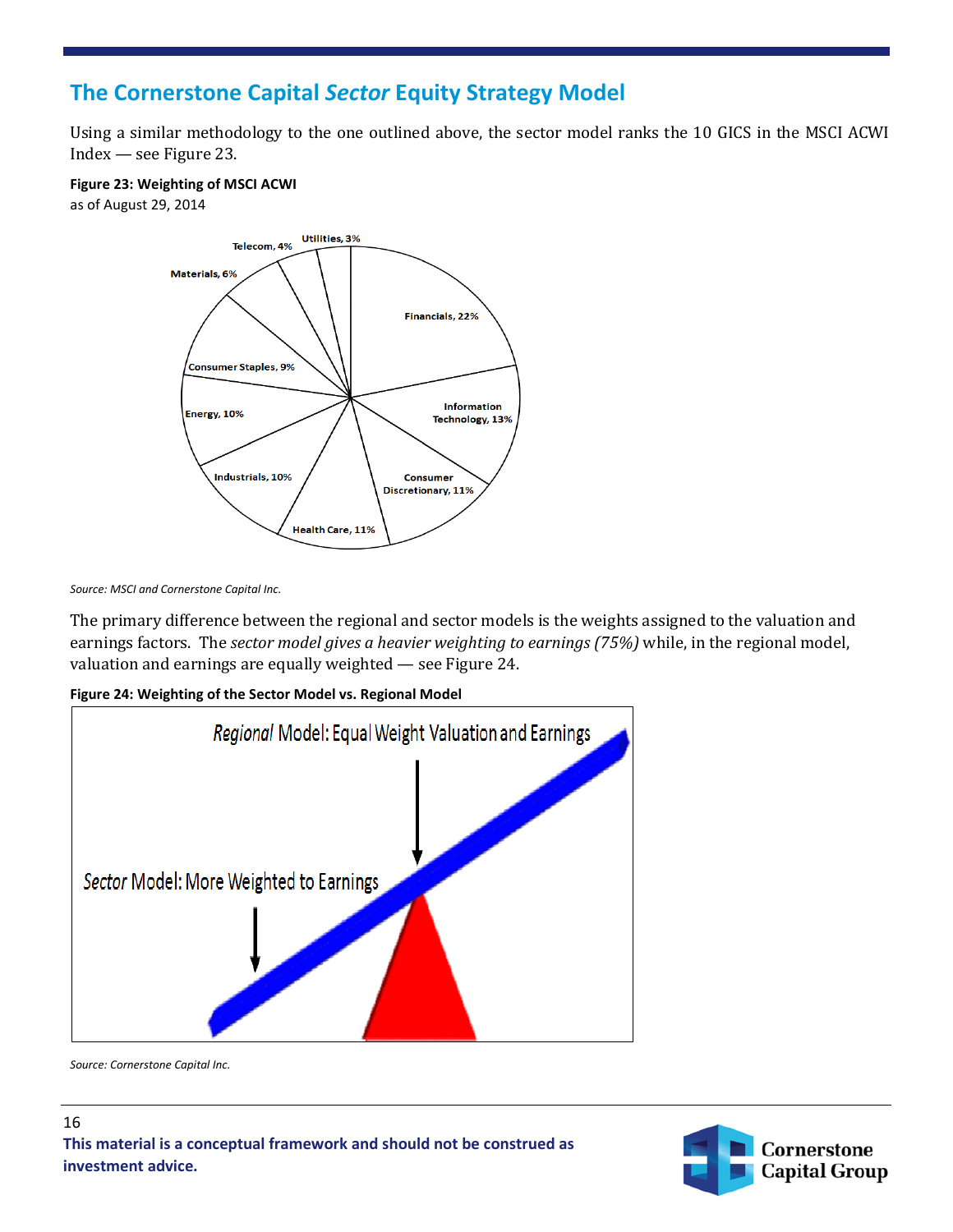The reason for this is that, in our experience, investors consider that "sectors are global; regions are diverse." In other words, many of the same supply and demand trends will influence, for example, the earnings of the Energy sector in different regions. However, *a variety of unique factors* can influence the valuations of a given country or region, including perceptions of national governance. The national governance metrics currently employed represent 15-20% of the *valuation* weight (which is itself equally weighted with earnings in the regional model).

#### **Sector Valuation Factors**

In terms of the valuation of a sector, several factors are measured in order to come up with numerical values, which we label "positive," "neutral," or "negative." These factors include:

- (i) P/E relative to other sectors.
- (ii) P/E relative to the historical average for the sector.
- (iii) P/E on a "normalized" basis i.e., excluding cyclical peaks and troughs.
- (iv) The potential for P/E expansion or contraction.

The first three factors are self-explanatory, while the fourth factor is based on a number of momentum indicators.

#### **Sector Earnings Factors**

Turning to the earnings of a sector, the model aggregates a number of measures under four broad headings:

- *Earnings Momentum (33% of Earnings Weight).* Relative to the MSCI ACWI, we calculate if the earnings momentum of a sector has been accelerating, stable or decelerating. We then look at the earnings momentum of one sector relative to another. The resulting numerical values are labeled as "positive" (accelerating momentum), "neutral" (stable momentum) or "negative" (decelerating momentum).
- *Earnings Revisions (25% of Earnings Weight).* For each of the companies in a sector, we look at the recent trend in earnings revisions by calculating the difference between the number of *upward* and *downward* estimate revisions. The data are aggregated, and the resulting numerical values are summarized. A high ratio of *upward*-to-downward revisions is considered "positive" for a sector; conversely a high ratio of *downward*-to-upward revisions is considered "negative."
- *Margins (25% of Earnings Weight).* We look at the margins both actual and estimated of all of the companies in a sector and aggregate the data. We assume that relatively high and *sustainable* margins are "positive" in that they should support earnings growth, while volatile margins are a "negative." In recent years, margins in the (knowledge-intensive) Information Technology and Telecom sectors have been consistently high, while margins in the Utilities sector have been quite volatile. Consequently, Information Technology and Telecom get a higher score for Margins than Utilities.
- *Share Buybacks (15-20% of Earnings Weight).* Given that corporate earnings are reported on a per share basis, we take into account the amount of *net* share buybacks that have occurred over the past twelve months in each sector. Once again, we aggregate data from the company level. A large amount of *net* share buybacks is "positive" for earnings per share growth in a sector, while the opposite (i.e., share issuance) is "negative."

#### **Sector ESG Metrics**

The sector model also takes into account environmental, social and governance (ESG) metrics. In this *first iteration* of the sector equity strategy model, we utilize ESG metrics calculated by MSCI. MSCI ESG Intangible

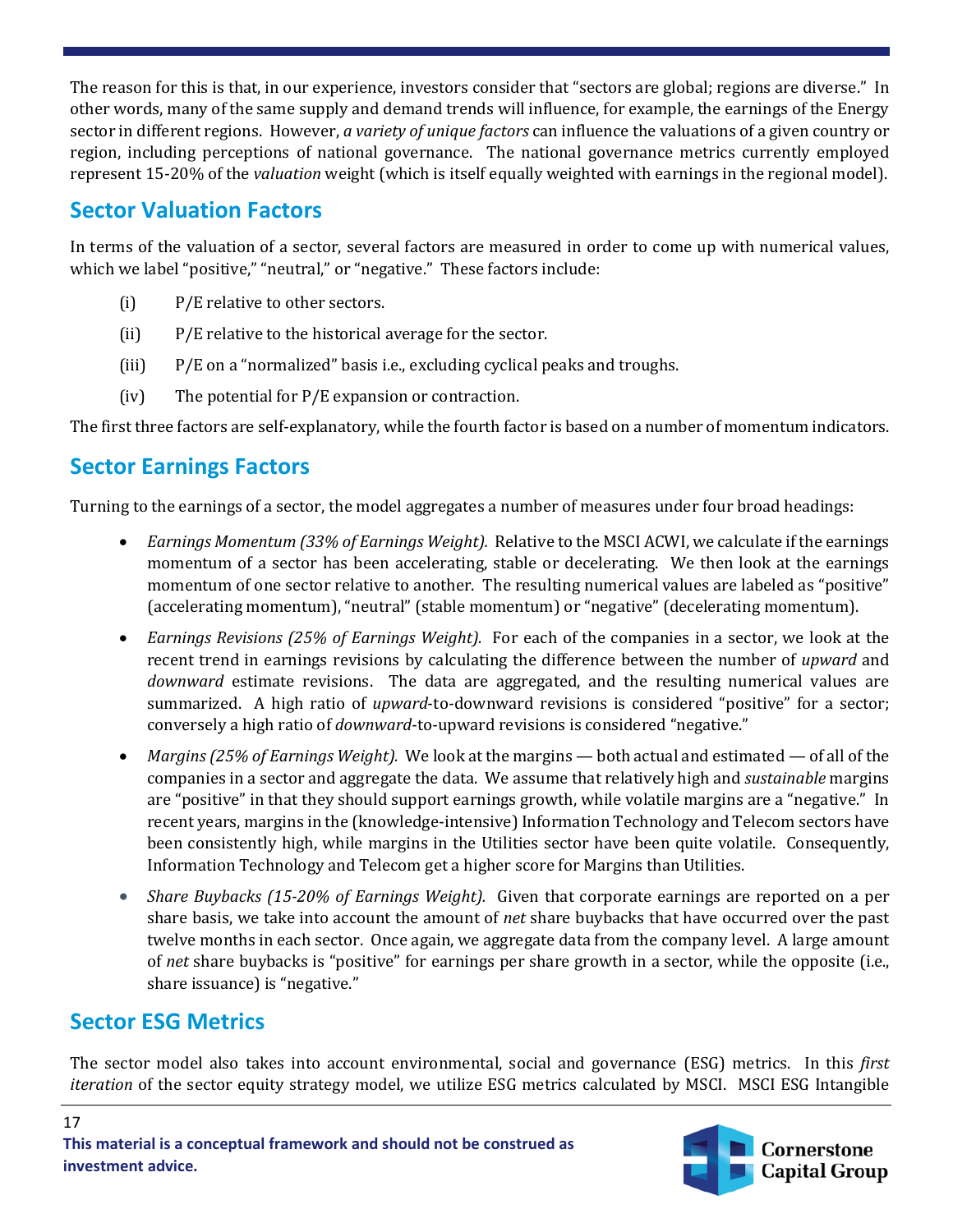Value Assessment (IVA) provides analysis of over 5,000 global companies' financially material risks and opportunities arising from environmental, social, and governance factors. At a security level, an Environment Score, Social Score and Governance score are calculated on a 0-10 scale, with 10 being the best in terms of companies' opportunity or risk exposure and ability to manage that exposure.

Figure 25 illustrates that, according to a Deutsche Bank analysis,<sup>[1](#page-17-0)</sup> Environmental factors are particularly important in the Utilities and Materials sectors, Social factors are particularly important in the Health Care sector, and Governance factors are relatively important in the Telecom and Financials sectors.





*Source: Deutsche Bank*

To arrive at a final rating — see Figure  $26^2$  $26^2$  — the weighted averages of the scores are aggregated and companies' scores are normalized by their industries.

| Figure 26: MSCI Sector ESG Scores (Highest is Best) |     |  |
|-----------------------------------------------------|-----|--|
| <b>Consumer Discretionary</b>                       | 4.8 |  |

| 4.8 |
|-----|
| 5.2 |
| 4.7 |
| 5.3 |
| 4.8 |
| 6.3 |
| 6.5 |
| 5.7 |
| 5.9 |
| 5.4 |
|     |

*Source: MSCI*

18

l

In future research, we will conduct our own study of *the significance of environmental, social and governance factors for sector allocations.*

## **Ranking Sectors by Weighting Valuation, Earnings and ESG Scores**

The values derived from the various measures of valuation, earnings and ESG are weighted, and the sectors are then ranked on the basis of their total "score." Sectors that are at the very top or very bottom of the distribution



<span id="page-17-0"></span><sup>1</sup> *The Socially Responsible Quant,* Deutsche Bank Markets Research, April 24, 2013

<span id="page-17-1"></span><sup>2</sup> *A Clear View of Risk and Return*, MSCI ESG Research, March 30, 2014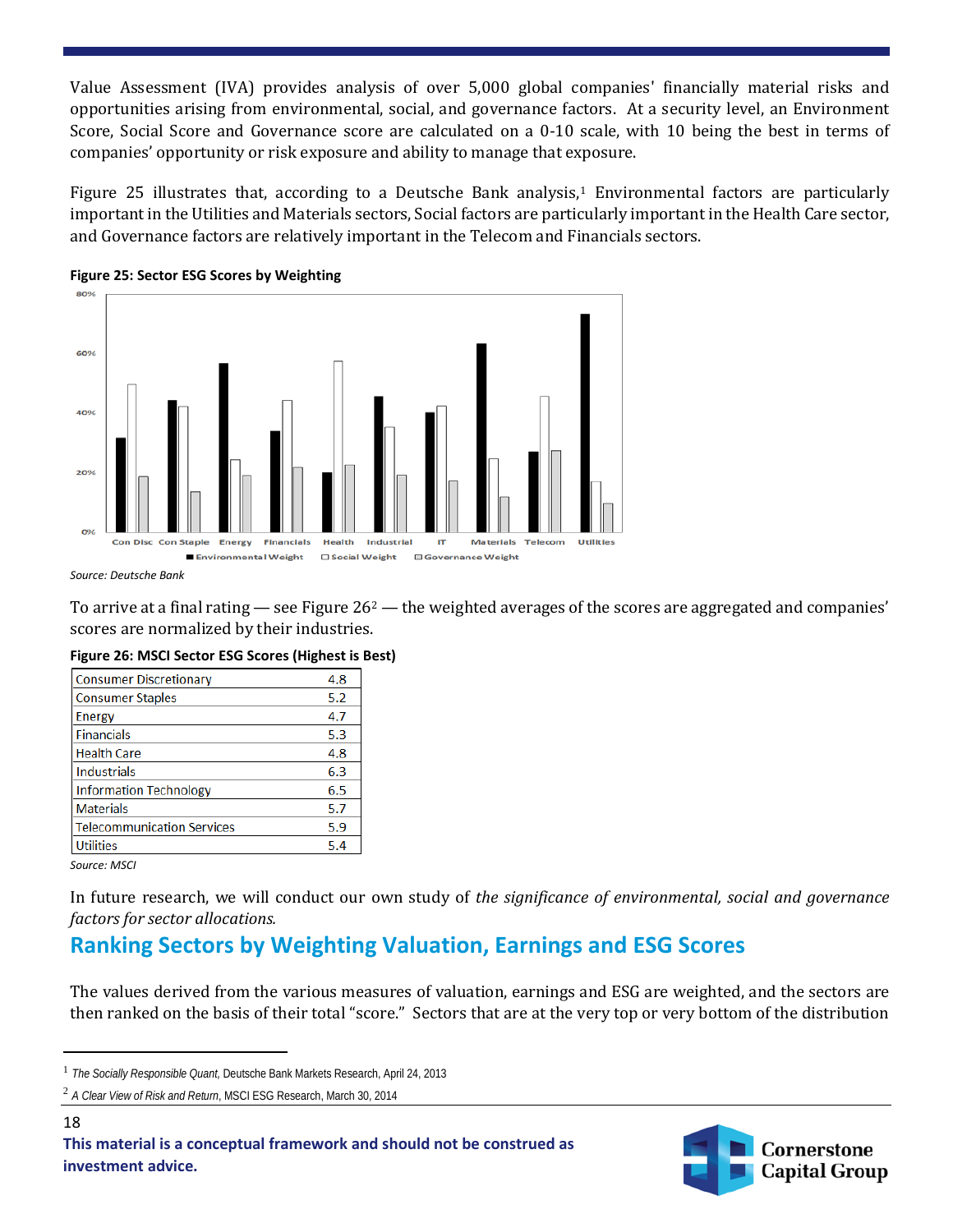are typically ranked "overweight" or "underweight" respectively, while sectors that fall in the middle are typically ranked "neutral."

Given the quantitative underpinnings of the model, we can look at the *dispersion* of the "scores" in order to decide on the relative weightings. In other words, a sector's score might be so high relative to the others in a given month that it is the sole overweight while, in another month, the scores of a number of sectors are closely clustered and they are all assigned the same weighting (e.g., "neutral").

## **Combining the Regional and Sector Models**

Figure 27 illustrates the matrix that can be produced by combining the regional and sector recommendations.

|                     | Japan | <b>EM Asia</b>     | <b>U.K.</b> | Australia | <b>North America</b> | <b>CEEMEA</b> | <b>Latin America</b> | Europe x U.K. |
|---------------------|-------|--------------------|-------------|-----------|----------------------|---------------|----------------------|---------------|
| <b>Info Tech</b>    | X     | x                  | X           | x         | x                    | x             | x                    | x             |
| <b>Health Care</b>  | X     | X                  | X           | X         | X                    | X             | x                    | X             |
| <b>Financials</b>   | X     | X                  | X           | X         | X                    | X             | X                    | x             |
| <b>Cons Disc</b>    | X     | $\pmb{\mathsf{x}}$ | x           | X         | X                    | X             | x                    | X             |
| <b>Industrials</b>  | X     | X                  | X           | x         | X                    | X             | x                    | x             |
| <b>Telecom</b>      | X     | x                  | X           | X         | X                    | X             | x                    | x             |
| <b>Cons Staples</b> | X     | X                  | X           | X         | X                    | X             | x                    | x             |
| <b>Utilities</b>    | X     | X                  | X           | X         | X                    | X             | X                    | X             |
| <b>Materials</b>    | X     | X                  | X           | X         | X                    | X             | x                    | X             |
| <b>Energy</b>       | X     | X                  | X           | X         | X                    | X             | x                    | X             |

**Figure 27: Regional and Sector Overview**